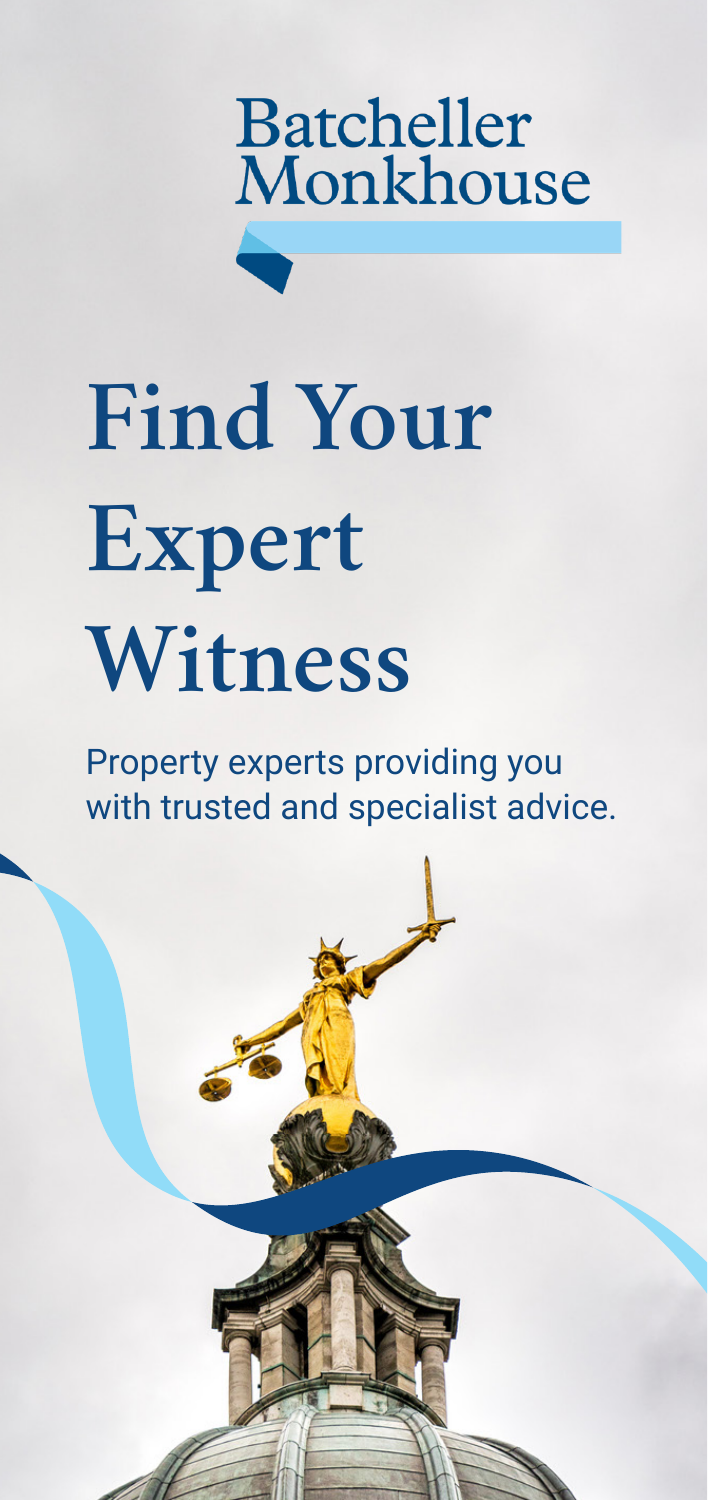An Expert Witness is a cruical resource. At Batcheller Monkhouse our experts are all experienced in their fields, members of the appropriate professional bodies and maintain a high degree of training and professional development, both in their subject and in the requirements of an Expert Witness.

An Expert Witness is a person whose level of specialised knowledge or skill in a particular field qualifies them to present their opinion about the facts of a case during legal proceedings. Whilst most cases settle through negotiation, the ability to ultimately press the case at a Tribunal or Court hearing can have a marked bearing on success.

The key is the appointment of the right expert: one with the depth of knowledge and experience necessary, both to give the right advice, and to persuade the Arbitrator, Inspector, Court or Jury to accept their opinion.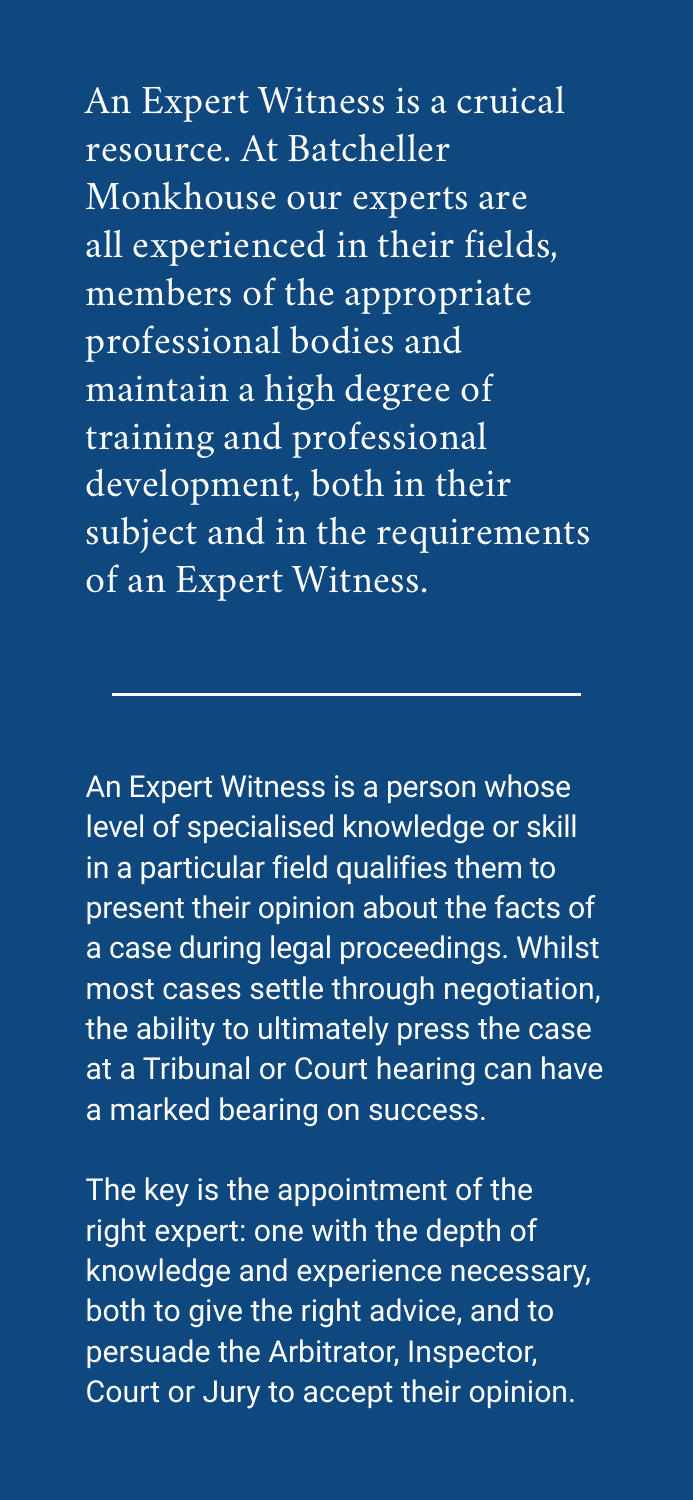# **Our Experts**

Not all property matters can be agreed by negotiation. When this occurs you must appoint the right expert to represent you, be this at a tribunal, court hearing or, increasingly at a mediation.

## **Contact one of our experts:**

**Alex Wilks MRICS FAAV** *An experienced Chartered Surveyor with expertise in Valuations and Compulsory Purchase.*

- Compulsory Purchase issues
- Valuation of Farms, Land & Equestrian Property
- Valuation of Rural Businesses

E: a.wilks@batchellermonkhouse.com

## Chris Tipping MRICS FAAV

*An experienced Chartered Surveyor with a focus on Strategic Planning and Landlord and Tenant matters.*

- Valuation of Farms, Estates & Rural Businesses
- Residential Property Valuations
- Environmental Legislation
- Landlord & Tenant
- Agricultural Occupancy
- Restrictive Covenants



E: c.tipping@batchellermonkhouse.com

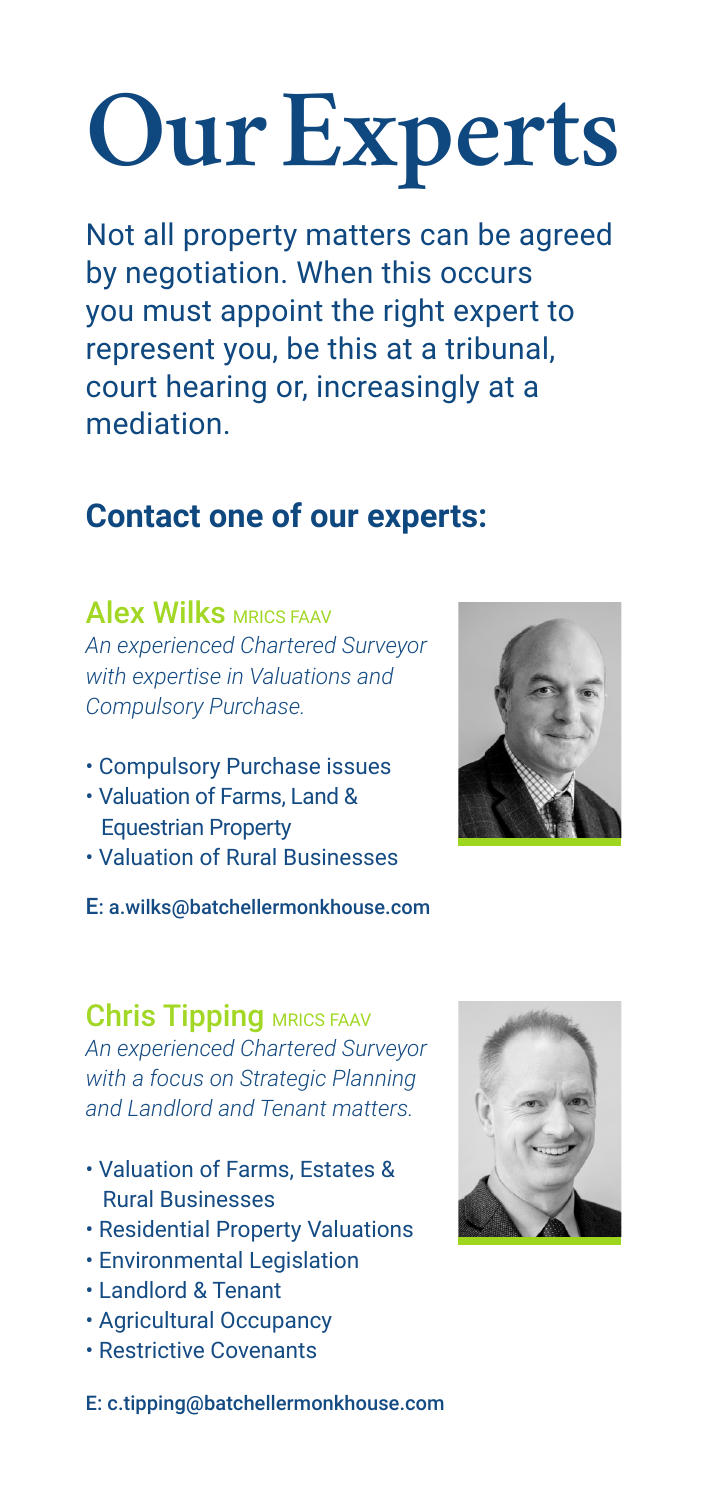Leo Hickish FRICS MBIAC *A skilled Chartered Surveyor who specialises in Property, Ownership & Taxation Issues.*

- Option & Promotion Agreements
- Capital Taxation Issues
- Restrictive Covenants
- Rights of Way & Public Access

E: l.hickish@batchellermonkhouse.com

David Blake MRICS FAAV *Expert on Agricultural Law and Landlord and Tenant issues.*

- Agricultural Succession
- Basic Payment Scheme
- Compulsory Purchase
- Farm Rent Reviews
- Farm Taxation IHT, CGT & Income

E: d.blake@batchellermonkhouse.com

## Clare Bartlett MRTPI PIEMA

*Chartered Town Planner and Practitioner Member of the Institute of Environmental Management and Assessment.* 

- Planning Appeals
- Planning Enforcement
- Local & Neighbourhood Plan Inquiries
- Environmental Impact **Assessments**

E: c.bartlett@batchellermonkhouse.com



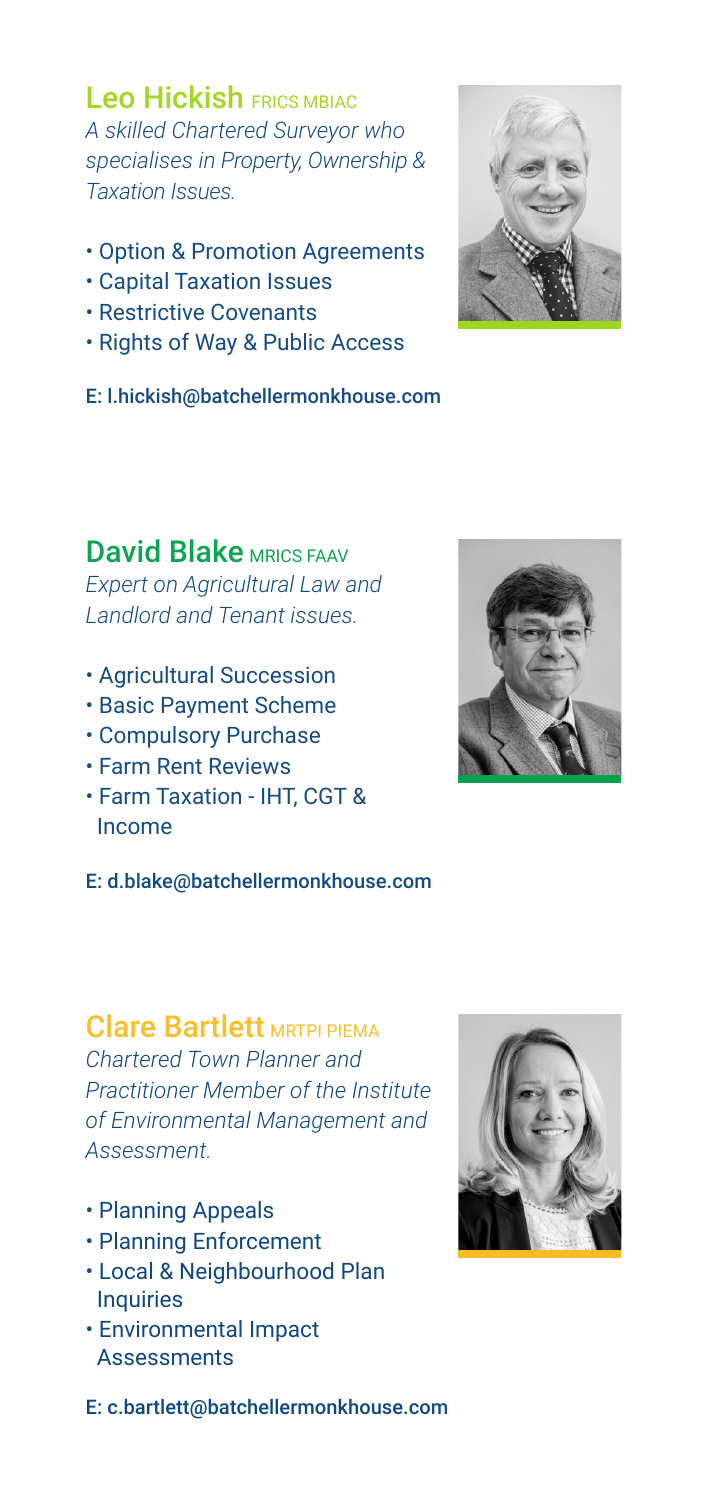**Kirsty Castle MRTPI AIEMA** *Chartered Town Planner with wide ranging knowledge of the UK planning system.*

- Planning Law
- Appeals
- Enforcement
- Permitted Development
- Land Promotion
- Agricultural Occupancy **Conditions**

E: k.castle@batchellermonkhouse.com

### **Oliver Robinson MRICS**

*An expert in Land Development, Valuations and Compulsory Purchase.*

- Compulsory Purchase
- Landlord & Tenant
- Renewable Sector
- Valuation of Farms, Land & Equestrian Property
- Valuation of Residential Property

E: o.robinson@batchellermonkhouse.com

### **Tom Bodley Scott MRICS FAAV** *One of the most experienced telecom experts in the UK, acting for Site Providers.*

- Rent Reviews
- Lease Renewals
- Telecom Code Powers (pre and post 28 December 2017)
- Capital and Rental Valuation
- Planning Objections